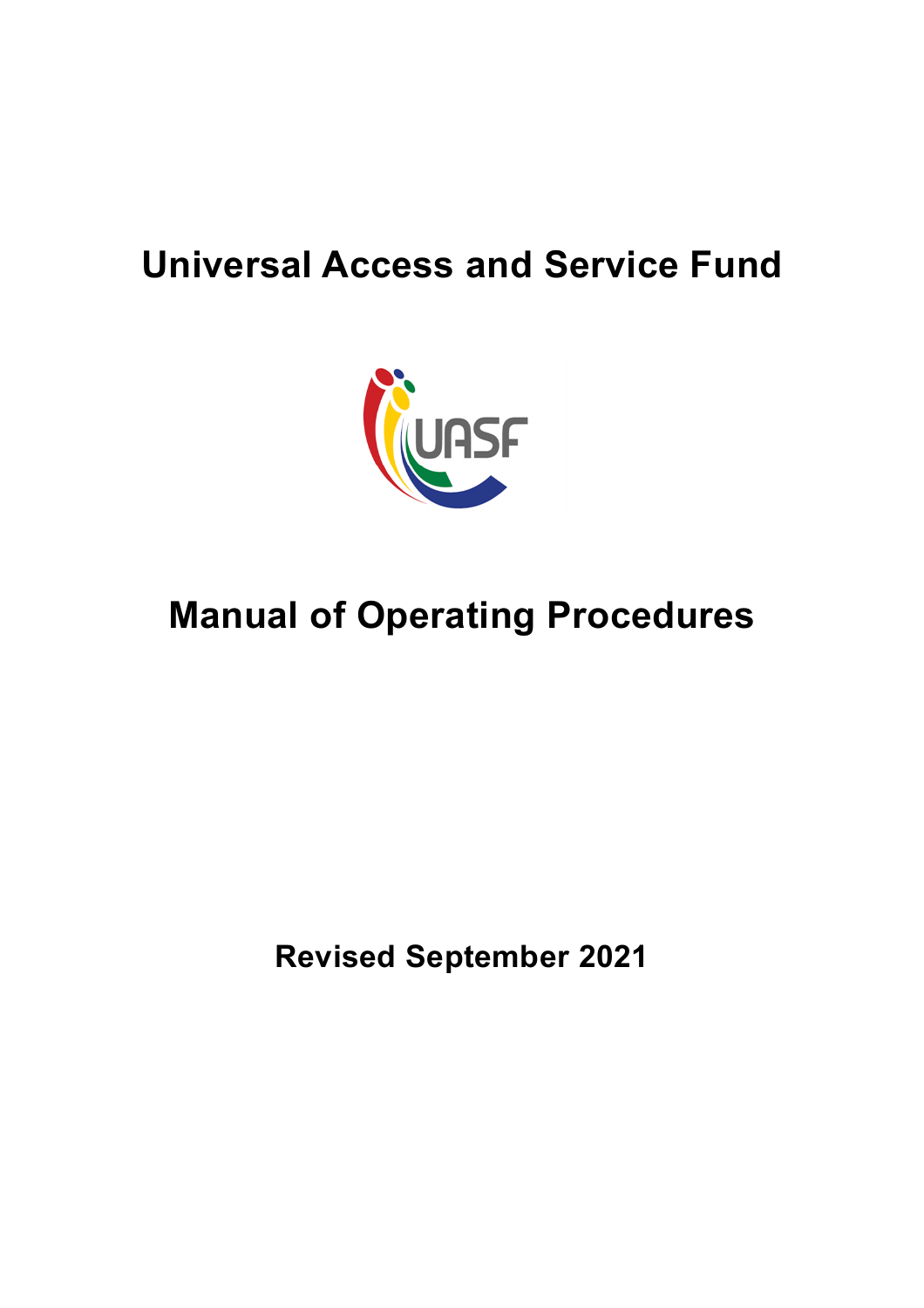## **TABLE OF CONTENTS**

| 1.          |       |                                                                    |  |  |
|-------------|-------|--------------------------------------------------------------------|--|--|
| 2.          |       |                                                                    |  |  |
| 3.          |       |                                                                    |  |  |
|             | 3.1.  |                                                                    |  |  |
|             | 3.2.  |                                                                    |  |  |
|             | 3.3.  |                                                                    |  |  |
|             | 3.4.  |                                                                    |  |  |
|             | 3.5.  |                                                                    |  |  |
|             | 3.6.  |                                                                    |  |  |
|             | 3.7.  |                                                                    |  |  |
|             | 3.8.  |                                                                    |  |  |
|             | 3.9.  |                                                                    |  |  |
|             | 3.10. |                                                                    |  |  |
| $4_{\cdot}$ |       |                                                                    |  |  |
|             | 4.1.  |                                                                    |  |  |
|             | 4.2.  |                                                                    |  |  |
|             |       |                                                                    |  |  |
|             | 4.3.  |                                                                    |  |  |
|             | 4.4.  |                                                                    |  |  |
|             | 4.5.  |                                                                    |  |  |
|             | 4.6.  |                                                                    |  |  |
| 5.          |       |                                                                    |  |  |
|             | 5.1.  |                                                                    |  |  |
|             | 5.2.  |                                                                    |  |  |
|             | 5.3.  |                                                                    |  |  |
| 6.          |       |                                                                    |  |  |
|             | 6.1.  |                                                                    |  |  |
|             | 6.2   |                                                                    |  |  |
|             | 6.3   | Defining US and UA and Determining Essential Services and Feasible |  |  |
|             | 6.4   |                                                                    |  |  |
| 7           |       |                                                                    |  |  |
|             | 7.1   |                                                                    |  |  |
|             | 7.2   |                                                                    |  |  |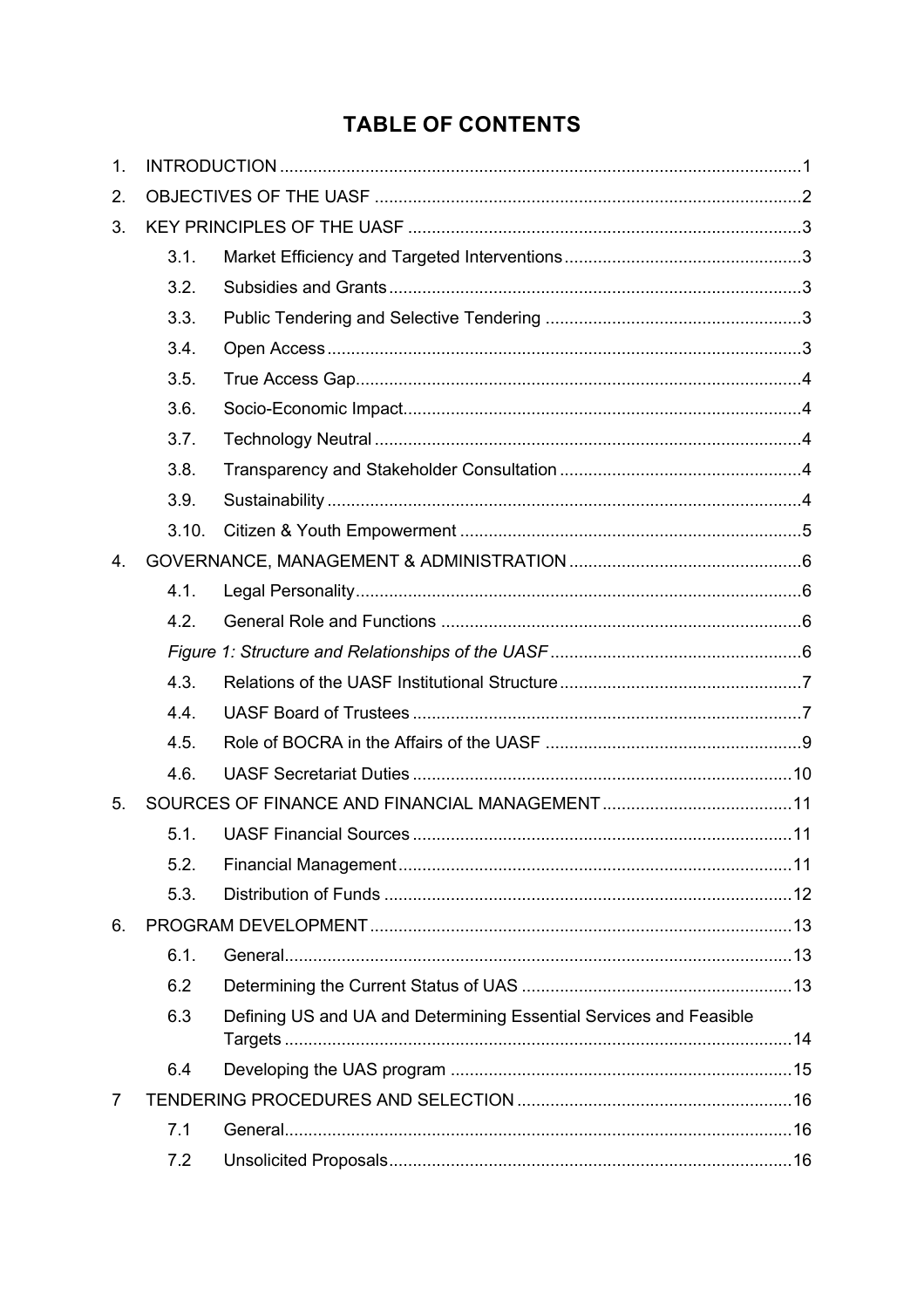| 8 | DISBURSEMENT OF FUNDS AND MONITORING OF PROJECTS 17 |  |  |
|---|-----------------------------------------------------|--|--|
|   | 81                                                  |  |  |
|   | 82                                                  |  |  |
|   | 8.3                                                 |  |  |
|   | 8.4                                                 |  |  |
|   | 8.5                                                 |  |  |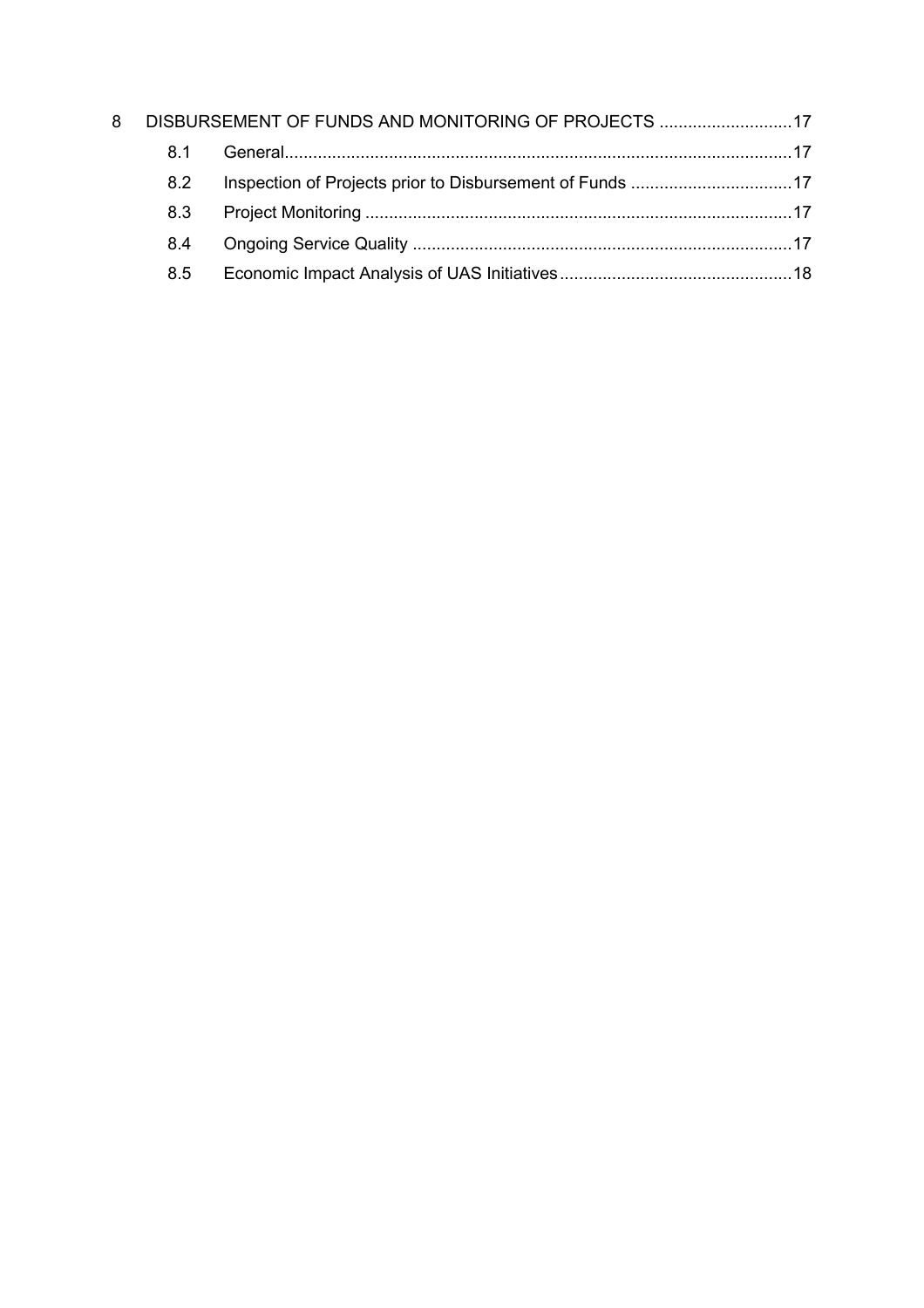#### **Table of Abbreviations**

| <b>BOCRA</b>   | Botswana Communications Regulatory Authority           |
|----------------|--------------------------------------------------------|
| <b>CRA Act</b> | Communications Regulatory Authority Act No. 19 of 2012 |
| <b>EOI</b>     | <b>Expression of Interest</b>                          |
| <b>ITA</b>     | Invitation to Apply                                    |
| <b>ITT</b>     | <b>Invitation to Tender</b>                            |
| <b>ITU</b>     | International Telecommunication Union                  |
| <b>MoA</b>     | Memorandum of Agreement                                |
| <b>MTC</b>     | Ministry of Transport and Communications               |
| <b>RFP</b>     | <b>Request for Proposal</b>                            |
| <b>RFQ</b>     | <b>Request for Quotations</b>                          |
| <b>UA</b>      | <b>Universal Access</b>                                |
| <b>US</b>      | <b>Universal Service</b>                               |
| <b>UAS</b>     | <b>Universal Access and Service</b>                    |
| <b>UASF</b>    | Universal Access and Service Fund Trust                |
|                |                                                        |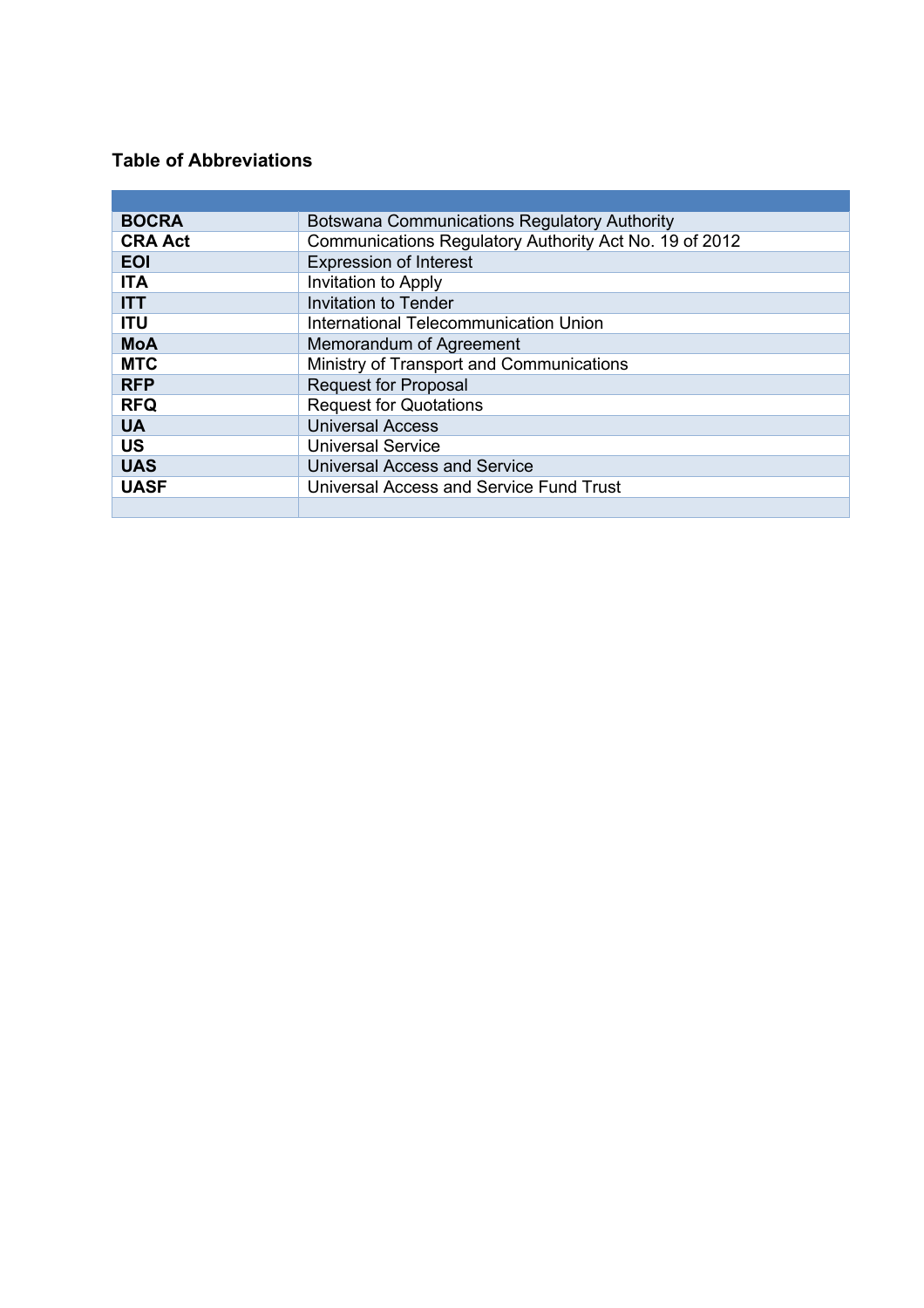## **1. INTRODUCTION**

- 1.1. The Communications Regulatory Authority Act No. 19 of 2012 (CRA Act) mandates the Botswana Communications Regulatory Authority (BOCRA or the Authority) to promote and ensure universal access to communication services in Botswana. The communications sector comprises Telecommunications, Internet, Broadcasting, Postal, ICT and related services.
- 1.2. In order to fulfil this mandate, BOCRA established the Universal Access and Service Fund Trust (UASF or the Fund) in April 2014 through a Notarial Deed of Trust. The Fund is overseen by an independent Board of Trustees (UASF Board) and administratively managed by BOCRA as its Secretariat.
- 1.3. The purpose of the UASF is to implement universal access and service programs in the communications sector. The programs are geared towards promoting social and economic development with emphasis on unserved, underserved and disadvantaged communities. UASF programs also promote development of facilities of national interest and economic value.
- 1.4. The UASF is an institutional and funding instrument designed to achieve universal access through the use of levies collected from identified communications service providers. The Fund, on a periodic basis develops strategic plans which guide the development and implementation of specific projects in line with the levels of need for communications services. The strategic plans are guided by general national policies and plans, as well as specific communications sector policies.
- 1.5. This UASF Manual of Operating Procedures (the Manual) is a document which guides the UASF Board, UASF Secretariat and different stakeholders on how the Fund will be managed and administered.
- 1.6. The Manual will be reviewed from time to time taking into account changes in legislation, emerging trends in the market and best practices for the attainment of universal access and service.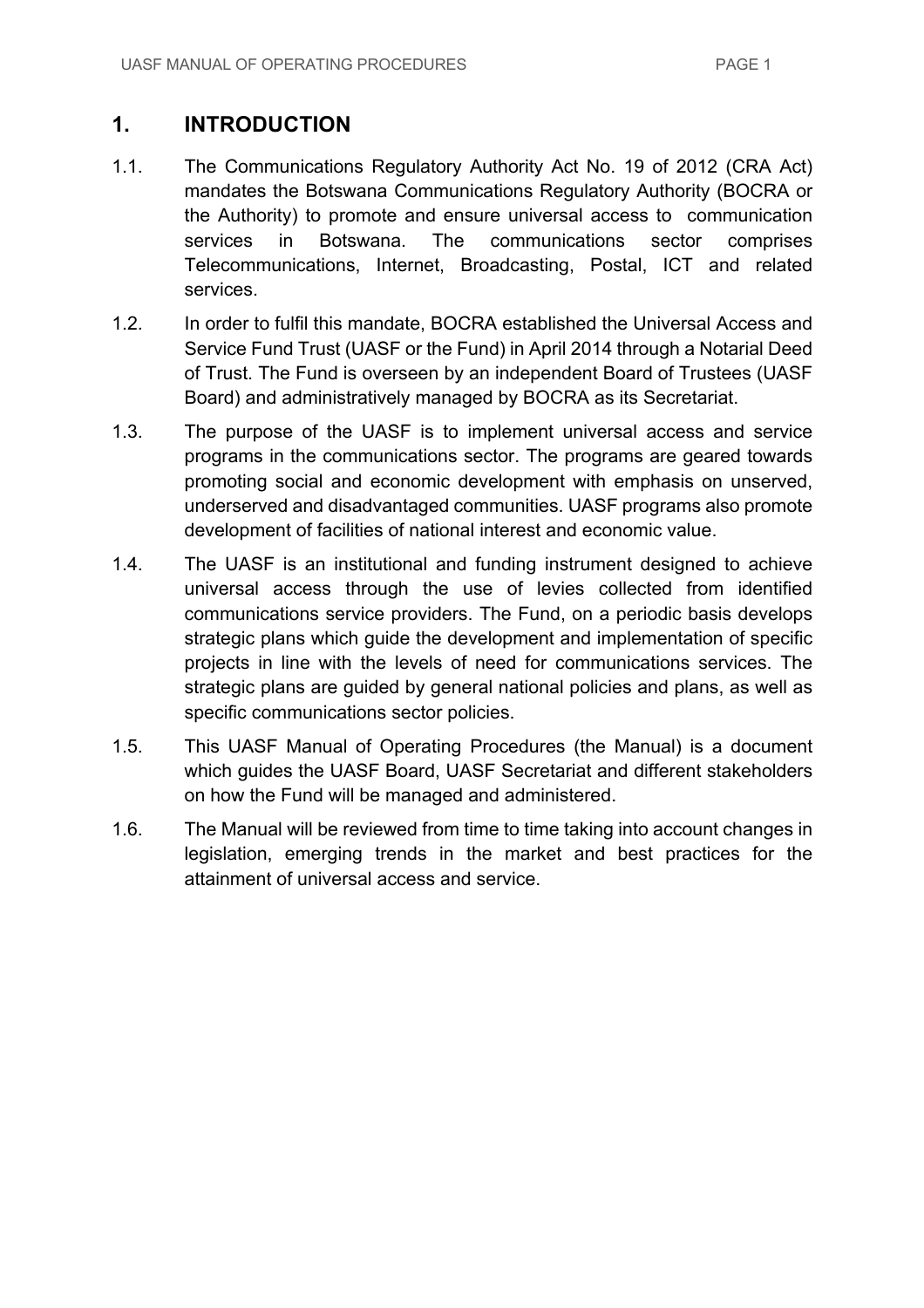## **2. OBJECTIVES OF THE UASF**

- 2.1. The UASF has broad objectives that include to:
	- (a) Ensure that citizens and all individuals have access to a set of basic and essential communications services throughout the country, at affordable costs.
	- (b) Promote delivery of communication services to population groups and areas that are beyond the reach of service providers without distorting the market; and
	- (c) Promote development of individuals and communities through enabling them to leverage on opportunities and benefits brought by communication services.
- 2.2. The specific objectives and activities of the Fund include to:
	- (a) Ensure the availability and use of communications systems and services throughout Botswana, with more focus on un-served, underserved areas and disadvantaged communities in order to promote social and economic development;
	- (b) Ensure the availability and use of communications systems and services in areas of national interest;
	- (c) Ensure and incentivise communications service providers to roll-out communication networks and services in areas that are deemed less profitable or uneconomical;
	- (d) Ensure the development and use of local content and applications;
	- (e) Conduct or support research/assessments to inform implementation of UAS programs and initiatives;
	- (f) Monitor on an on-going basis, areas supported by the Fund make appropriate interventions where necessary and conduct impact evaluation exercises for such areas;
	- (g) Publicise key aspects of the UAS programs and initiatives, such as aims, targets, strategies, costs, successes and challenges in a transparent manner; and
	- (h) Raise and administer funds necessary to cover costs of running the business of the Fund.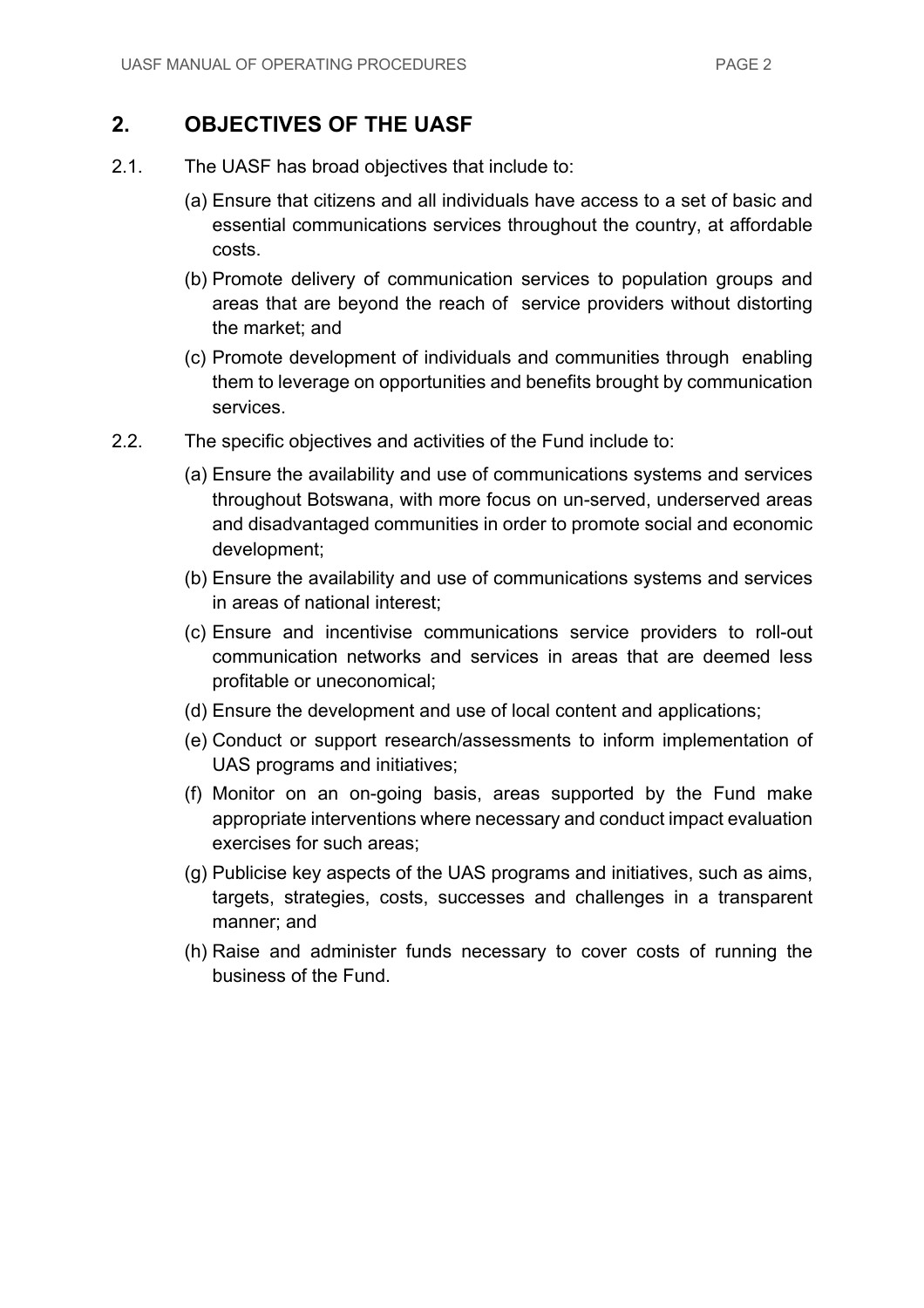## **3. KEY PRINCIPLES OF THE UASF**

#### **3.1. Market Efficiency and Targeted Interventions**

- 3.1.1. The UASF strategies are implemented within a multiple-player and competitive market place, in accordance with the broader policy objectives of the Government of Botswana. The Government is committed to fostering fair competition, sector expansion and removal of any regulatory or other barriers to achieve an efficient overall market.
- 3.1.2. Targeted interventions and financial aid from the UASF will only be used to provide support in areas where the market forces alone cannot provide the desired services. The Fund will develop market-oriented programs and subsidise projects, while guarding against market distortions.

#### **3.2. Subsidies and Grants**

- 3.2.1. Funds will be used in the form of subsidies or grants, to provide incentives for delivery of communication services to rural and/or high cost areas and lowincome population groups. Funding will also be considered for user groups will special needs and capacity building efforts.
- 3.2.2. Targeted financial intervention is required beyond normal regulatory measures and incentives to provide services to these population groups and areas where the market alone would have not reached.
- 3.2.3. Smart subsidies will be employed to encourage cost minimisation and growth of the market. Smart subsidies cover a part of the required capital for the project and leverage additional service provider investment. The ultimate objective of giving a smart subsidy is to make a project commercially viable, whereas without the subsidy service providers may be reluctant to invest.

#### **3.3. Public Tendering and Selective Tendering**

- 3.3.1. Transparent and competitive tendering processes will be followed to select service providers to receive funds and provide defined services. Depending on the type of services required, the Fund will use public tendering or selective tendering approaches as defined in the UASF Procurement Procedures.
- 3.3.2. The scope of work expected under any of the types of tendering should be defined in the Invitation to Apply (ITA) or Request for Proposal (RFP) documents.

#### **3.4. Open Access**

3.4.1. While competitive tendering will be used, especially for major network deployment and broadband Internet connectivity, this shall not lead to exclusivity for the winning service provider. Any service provider that receives funds from the UASF for a particular network deployment, shall be required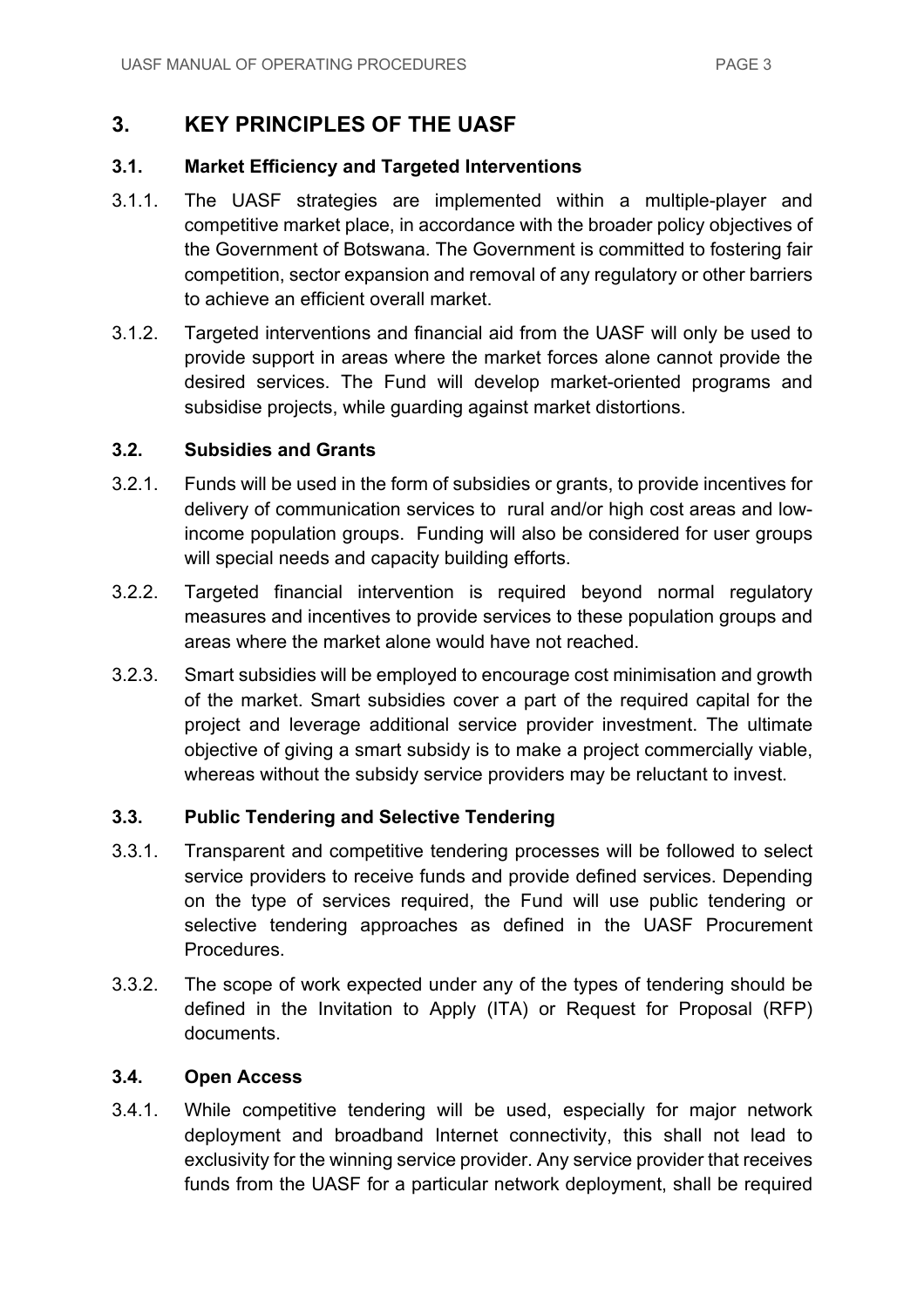to provide open access to its infrastructure according to existing commercial terms within the industry.

#### **3.5. True Access Gap**

3.5.1. The true access gap comprises areas that are not commercially viable even in instances where initial smart subsidies are provided. These areas would need ongoing financial support in the form of operating subsidies. The UASF will carefully decide on the type of assistance to be provided for the "true access gap" considering that these projects would require ongoing subsidies.

#### **3.6. Socio-Economic Impact**

3.6.1. The UASF aims to design and implement projects with a high socio-economic impact and value. This includes considerations on the number of people that can be impacted, quality and the lasting effects of such impact. The UASF may, from time to time, assess and evaluate the impact of projects or initiatives it has implemented to determine their true value to the beneficiaries. The findings of such assessments are to be reported to relevant stakeholders.

#### **3.7. Technology Neutral**

3.7.1. Effective, efficient and appropriate technologies are to be implemented for universal access and service. By ensuring a technology neutral approach in the competitive tendering process, the UASF will allow applicants / bidders to choose the most cost-effective and appropriate technology to provide communications services.

#### **3.8. Transparency and Stakeholder Consultation**

- 3.8.1. The UASF will operate in an open and transparent manner by:
	- (a) inviting stakeholders to make input to its strategic plans and connectivity programmes;
	- (b) publishing, as a minimum, annual reports that provide details of collected and disbursed funds, status and performance of projects, including achievements and challenges encountered;
	- (c) ensuring adherence to procurement processes that promote competitiveness and transparency; and
	- (d) distributing the funds of the UASF in an open, fair and transparent manner.

#### **3.9. Sustainability**

3.9.1. Where it is not commercially viable or projects cannot be implemented by the industry, the UASF is to consider and ensure long-term sustainability of projects through collaborative consultation with the stakeholders.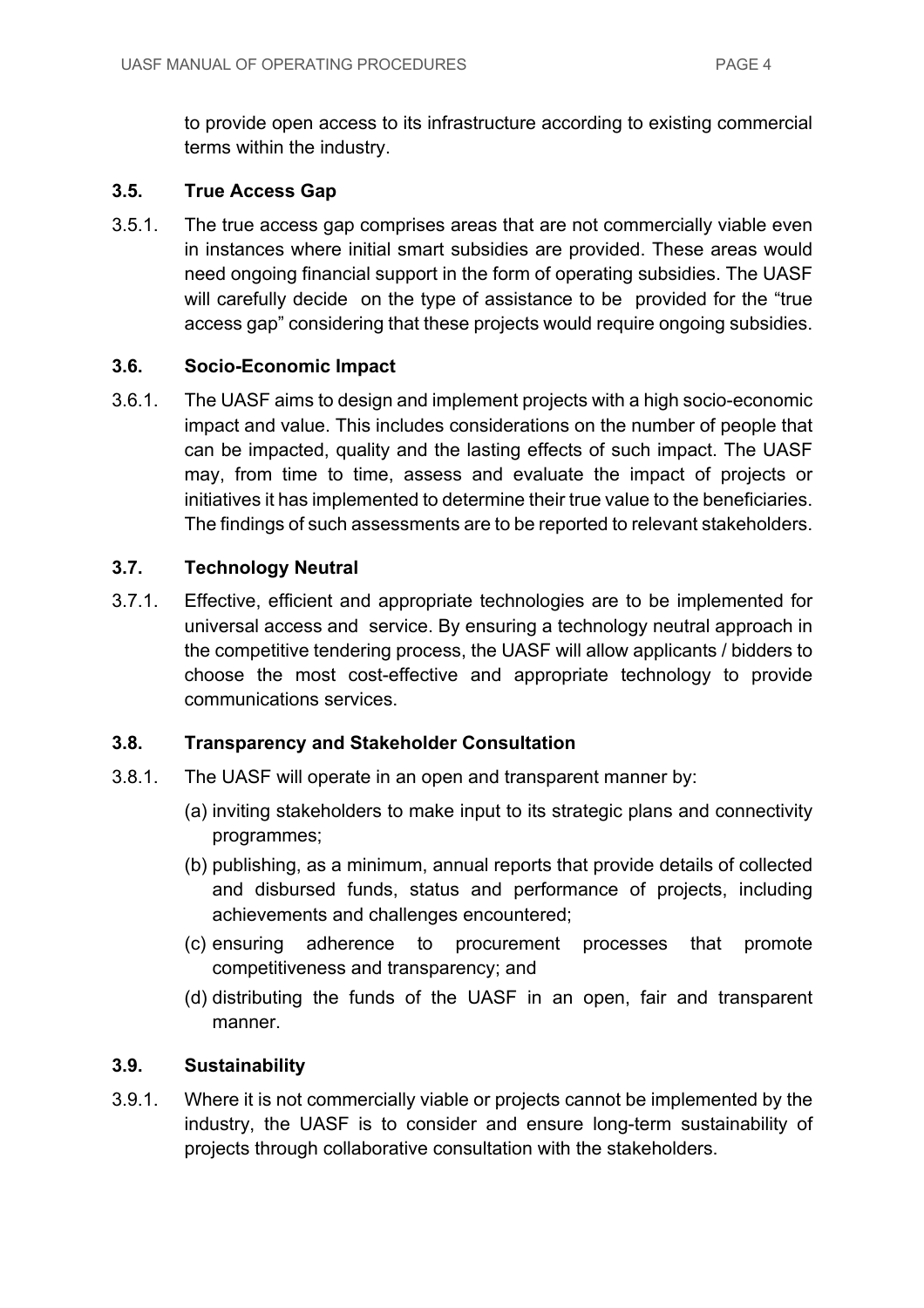3.9.2. The Fund will consider entering into Memorandum of Agreement (MoA) or other relevant binding arrangements with Ministries benefiting from universal access and service programmes/projects, to ensure continuation of such programmes/projects by Government at the lapse of subsidy/grant contracts.

#### 3.10. **Citizen & Youth Empowerment**

3.10.1. The UASF will support the Government's efforts of maximising job creation and citizen empowerment, through increasing citizen and youth participation in the implementation of its initiatives. The UASF undertakes to promote employment of youth and women in the provision of communication services.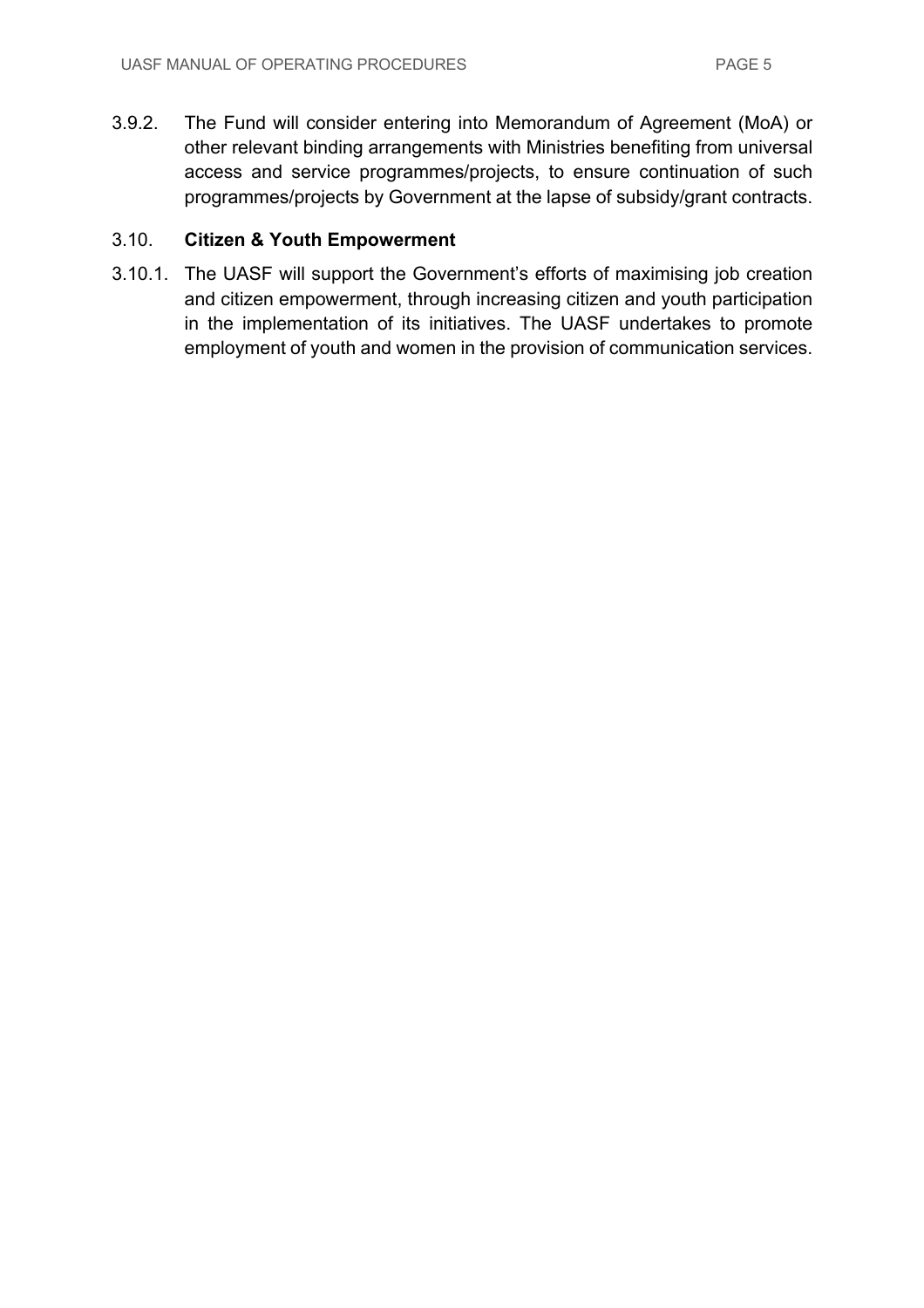## **4. GOVERNANCE, MANAGEMENT & ADMINISTRATION**

#### **4.1. Legal Personality**

4.1.1. The UASF is a trust registered in terms of the Trust Property Control Act of 2018.

#### **4.2. General Role and Functions**

- 4.2.1. The UASF shall develop and implement strategies, programs and projects that further the universal access and service objectives.
- 4.2.2. At a time interval the UASF deems appropriate, a high-level strategy shall be developed that sets out the specific programs and provides directions for the individual projects to be designed and executed.
- 4.2.3. The structure and relationships of the UASF are shown in the figure below.



*Figure 1: Structure and Relationships of the UASF*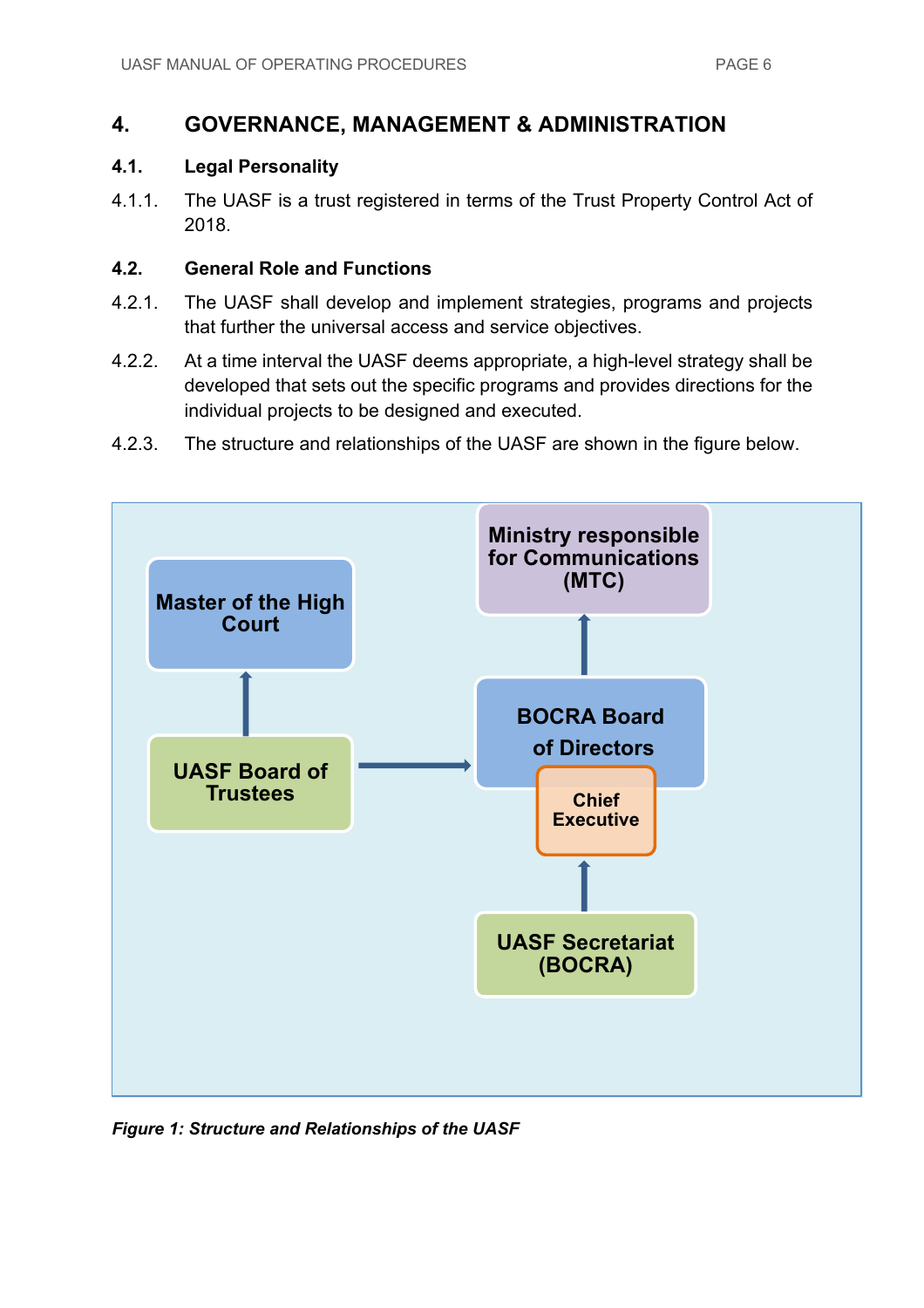#### **4.3. Relations of the UASF Institutional Structure**

- 4.3.1. As the regulator, BOCRA is responsible for ensuring universal access and service to communication services as provisioned by the CRA Act 2012. The UASF has been created as an institutional and financing instrument to fund and implement UASF programs and projects. The BOCRA Board appoints the UASF Trustees in consultation with the Minister responsible for Communications. However, in accordance with the Trust Property Control Act of 2018, such Trustees take up their roles and act as such only if authorised by the Master of the High Court. The BOCRA Board reports to the Ministry for Communications on universal access and service.
- 4.3.2. The relationship between the UASF Board and BOCRA Board is of mutual co-operation and interdependence. The UASF Board has been given specific duties and powers as outlined in the Deed of Trust.

#### **4.4. UASF Board of Trustees**

4.4.1. The Fund is administered through an independent Board of Trustees. The function of the UASF Board of Trustees is to develop UASF Strategy and programmes, supervise, monitor their implementation and activities. The Board of Trustees are also mandated to monitor the Fund's financial activities in a transparent manner.

#### **4.4.2. UASF Board of Trustees Membership**

- 4.4.2.1 In accordance with the reviewed UASF Deed of Trust, 2021, a seven (7) member UASF Board of Trustees including its Chairman, shall be appointed by the BOCRA Board in consultation with the Minister responsible for Communications and shall comprise of the following:
	- (a) One representative from the Ministry responsible for Communications;
	- (b) The Chief Executive of BOCRA;
	- (c) One representative from the BOCRA Board;
	- (d) One independent expert of the telecommunications and Internet sector without affiliation to any operator;
	- (e) One independent expert of the broadcasting sector without affiliation to any operator;
	- (f) One representative of the postal sector without affiliation to any operator; and
	- (g) One independent member of the public chosen from individuals who have demonstrated leadership, knowledge and capability in their fields of expertise necessary for the purposes of the Trust, such as financial management, investment programs, project management, consumer issues/knowledge, legal knowledge or such other selection and eligibility criteria as may be agreed upon by the Authority.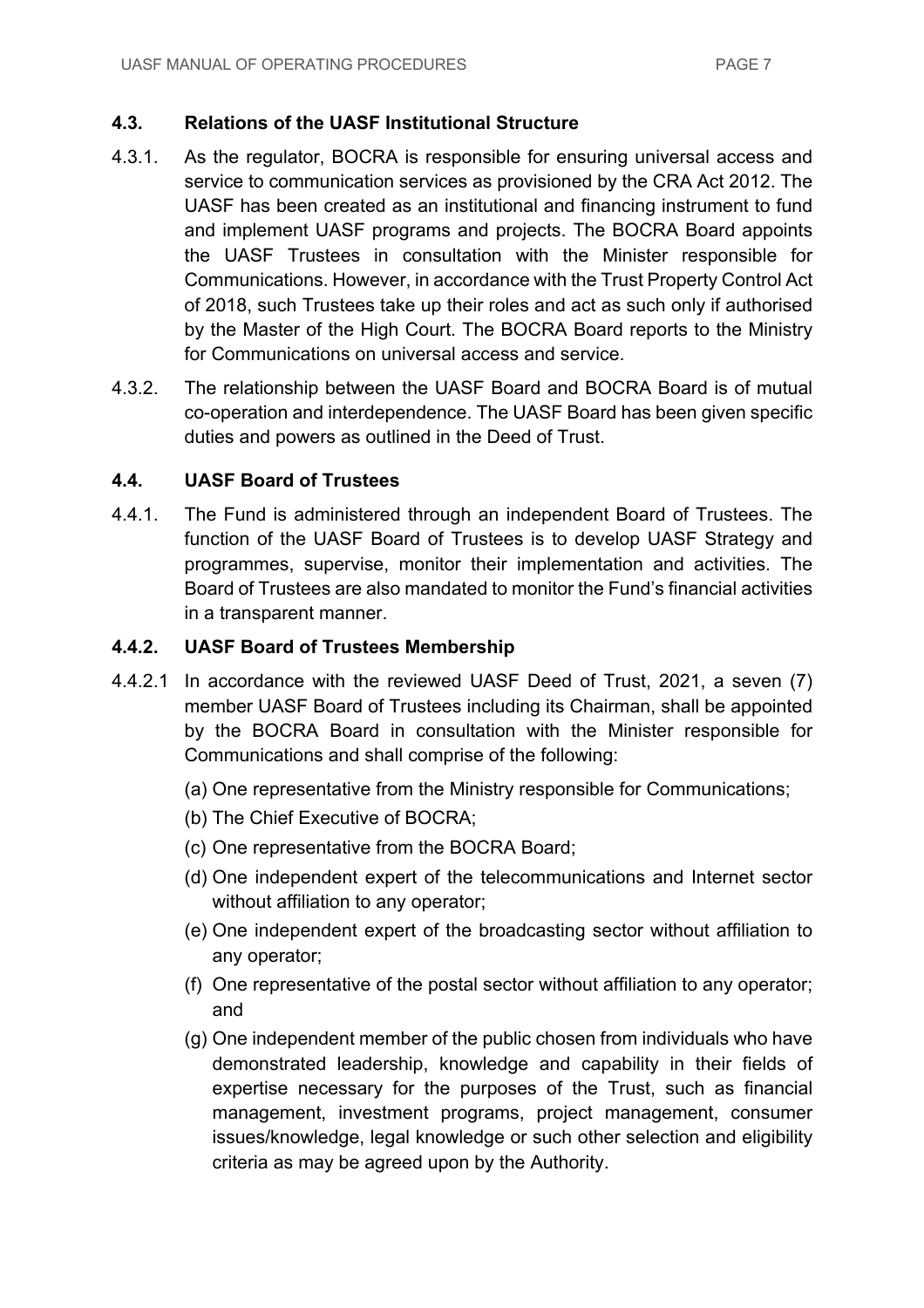- 4.4.2.2 Trustees shall appoint amongst themselves the Vice-Chairperson of the Board.
- 4.4.2.3 The UASF Board shall establish and regulate its own conduct and may delegate such of its powers to committees it deems appropriate.
- 4.4.2.4 A Trustee may assume office and act in such capacity only if duly authorised by the Master of the High Court, in terms of the Trust Property Control Act of 2018. Similarly, a Trustee may be removed from office by the Master or the High Court for various reasons, including failing to act in the interest of the trust or its beneficiaries.

#### **4.4.3. Conflict of Interest**

- 4.4.3.1 Trustees shall at all times act with care, diligence and skill reasonably expected of a person who manages affairs of another, making sure to disclose in writing any potential conflict of interest, in any company or entity contracted or benefiting from the UASF.
- 4.4.3.2 A Trustee is not entitled to vote on any decision in a matter where he/she has a conflict of interest and shall recuse himself/herself from that portion of the meeting concerning the matter in question.
- 4.4.3.3 A Trustee shall not exercise his powers for his own benefit, directly or indirectly, nor shall he make profit from his trusteeship.

#### **4.4.4. Remuneration, Fees and Expenses**

4.4.4.1 The Trustees shall not receive any remuneration or reward for the performance of their duties, but may receive any monies and compensated for expenses as may be necessary for the performance of the business of the UASF, including, without limiting the generality of the foregoing, sitting allowances, travelling allowances and subsistence allowances in accordance with government rates as published from time to time.

#### **4.4.5. Responsibilities and Authority of the UASF Board of Trustees**

- 4.4.5.1 The UASF Board of Trustees shall have authority to approve all strategic and financial matters relating to the Fund.
- 4.4.5.2 Without limiting the extent of the Board's powers necessary to fulfil the objectives of the UASF, the Board's primary responsibilities shall include:
	- (a) Development of UASF Strategic Plan and its programs in accordance with the Government's policy on communications and related strategies;
	- (b) Approval of annual operating budgets;
	- (c) Approval of any consulting and outsourcing contracts as per the limits authorisation contained in the UASF Procurement Procedures;
	- (d) Approval of all decisions in regards to awarding contracts and subsidies for UAS projects as per the limits authorisation contained in the UASF Procurement Procedures;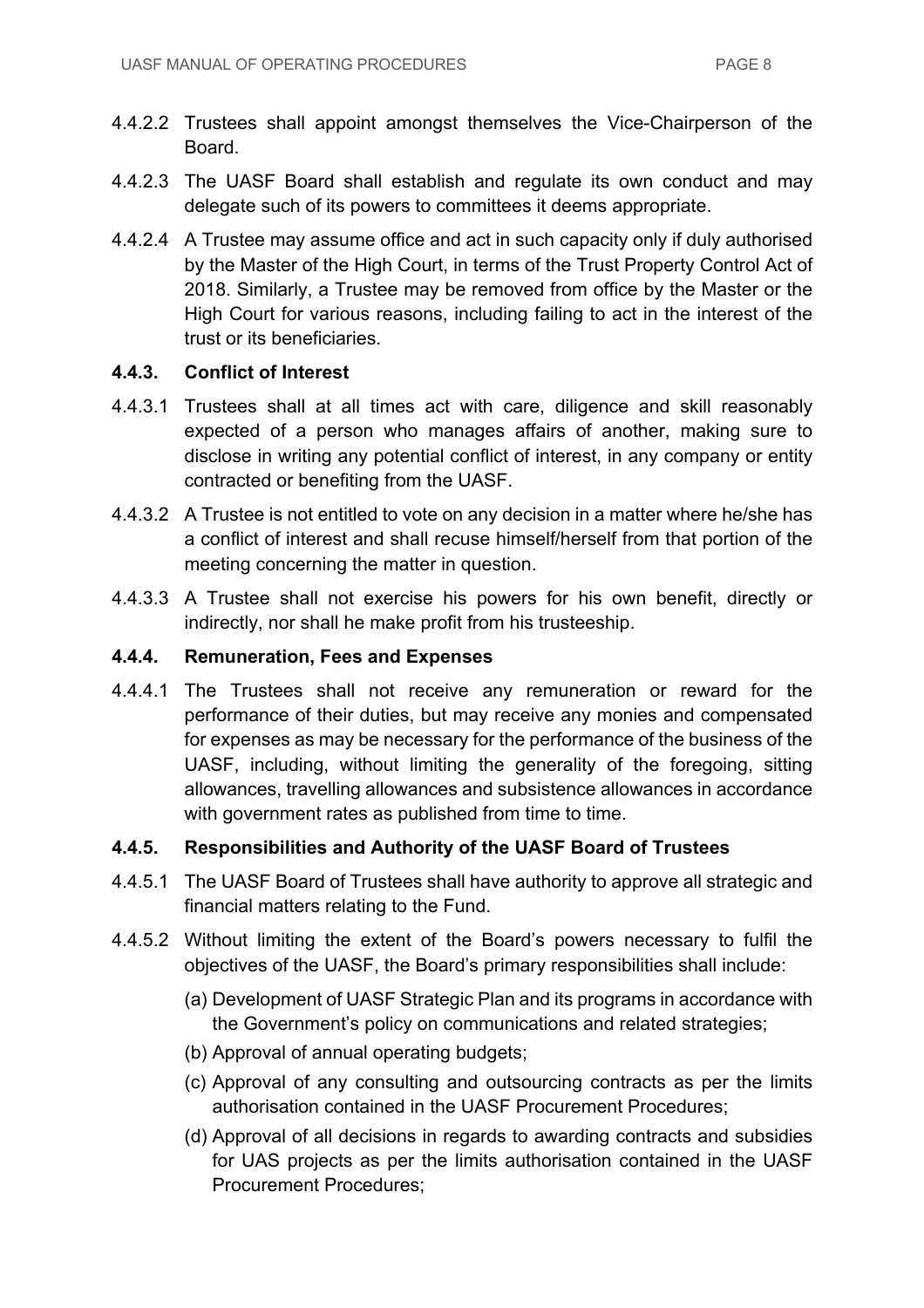- (e) Maintaining the integrity of the UASF's financial activities in accordance with BOCRA's financial regulations and procedures. In case these financial regulations and procedures are not appropriate and fitting for some financial aspects of the UASF, additional specific regulations and procedures shall be developed;
- (f) Monitor and provide guidance on management of UASF projects and initiatives acting on the advise of the UASF Secretariat as may be necessary to ensure compliance with contractual obligations, licence conditions and service agreements;
- (g) Appoint a Manager to assist with the administrative running of the UASF.
- (h) Ensure an annual independent audit of UASF activities is carried out and completed within six (6) months after the end of each financial year or as may be extended;
- (i) Review and approve the Fund's Annual Report of activities including the audited financials, within six (6) months after the financial year-end, and ensure its subsequent publication.

#### **4.4.6. Meetings, Quorum and Decisions of the Board of Trustees**

- 4.4.6.1 The Board of Trustees shall have four (4) ordinary meetings in a year.
- 4.4.6.2 All UASF Board of Trustees meetings shall require a quorum of at least four (4) members and decisions shall require a simple majority of voting members present. In the case of a tie, the Chairman shall have veto powers over the decision to be taken.

#### **4.4.7. Standing or Ad-hoc Committees**

4.4.7.1 The UASF Board of Trustees may establish Standing or Ad-Hoc committees to assist in the exercising of its functions. These committees can include persons other than the UASF Board of Trustees Members who are deemed able to assist the UASF Board of Trustees to carry out its functions.

#### **4.5. Role of BOCRA in the Affairs of the UASF**

- 4.5.1. BOCRA has the power to issue general or specific policy directions, directives and guidelines relating to the management of the Fund.
- 4.5.2. BOCRA shall serve as the Secretariat of the Fund to assist with the administrative functions.
- 4.5.3. BOCRA shall collect the levy imposed on selected licensees for universal service purposes on behalf of the UASF.
- 4.5.4. BOCRA shall avail its premises and human resources to carry out operations of the UASF.
- 4.5.5. BOCRA shall act as a liaison between the UASF and government to ensure support of the UASF projects, initiatives and programs.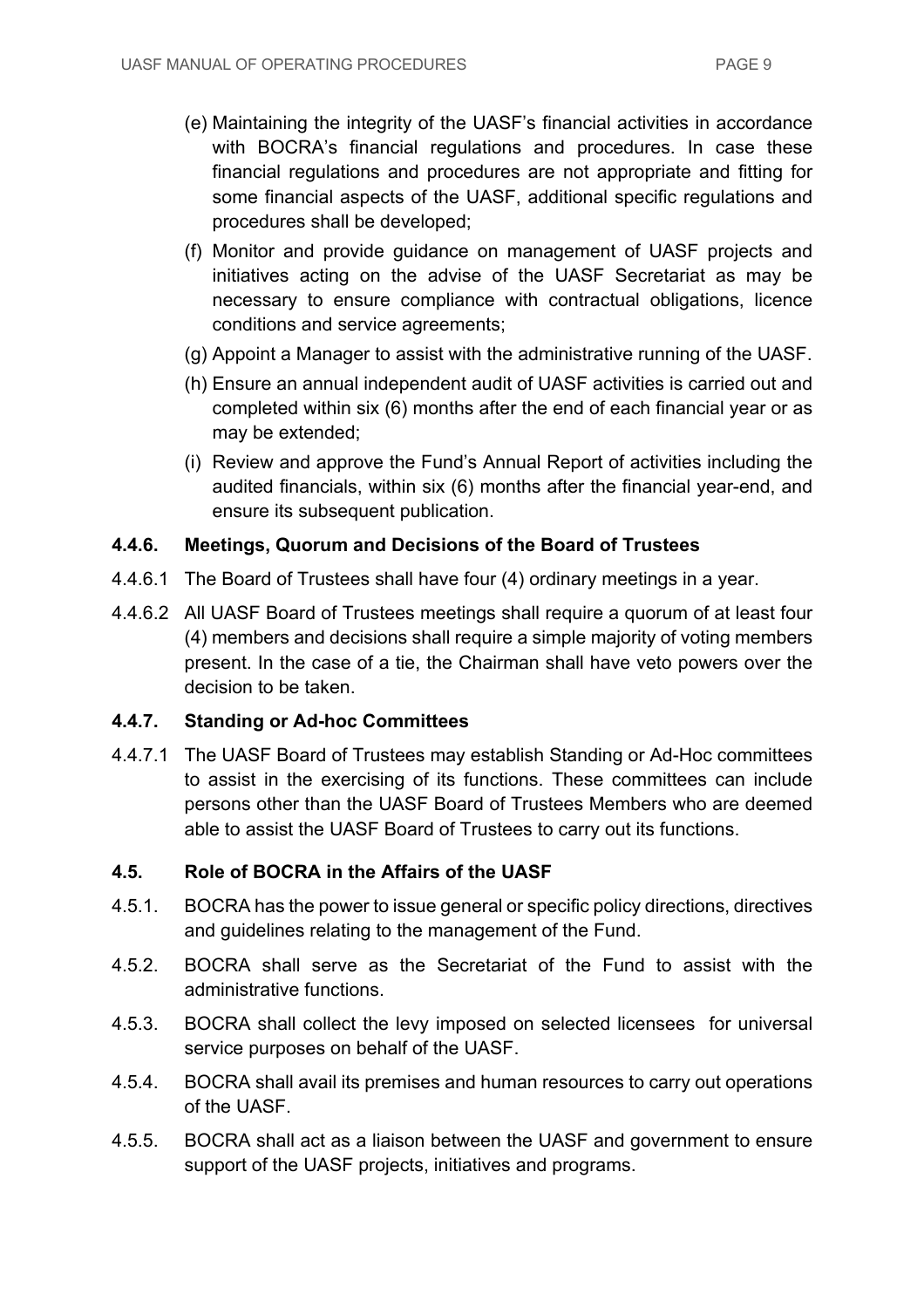- 4.5.6. BOCRA shall research, manage, and monitor UASF data and projects.
- 4.5.7. Furthermore, BOCRA shall interface with the industry along with communities targeted by the UASF Program.

#### **4.6. UASF Secretariat Duties**

The Secretariat will:-

- 4.6.1.1 Assist the Board of Trustees with development and execution of the UASF high-level strategy, projects and programs;
- 4.6.1.2 Ensure effective communications and information flow with the UASF Board;
- 4.6.1.3 Assist the UASF Board of Trustees to make any required changes to the UASF Program and develop the next phase program.
- 4.6.1.4 Develop and maintain annual plans and budget requirements, in accordance with the approved programs;
- 4.6.1.5 Prepare and monitor the Fund's operating budget;
- 4.6.1.6 Report to the UASF Board of Trustees and other bodies such as the Ministry of Communications, on areas that include financial management and project update.
- 4.6.1.7 Furnish such information as may be necessary to and work with all service provides of the UASF, including but not limited to auditors and legal counsel.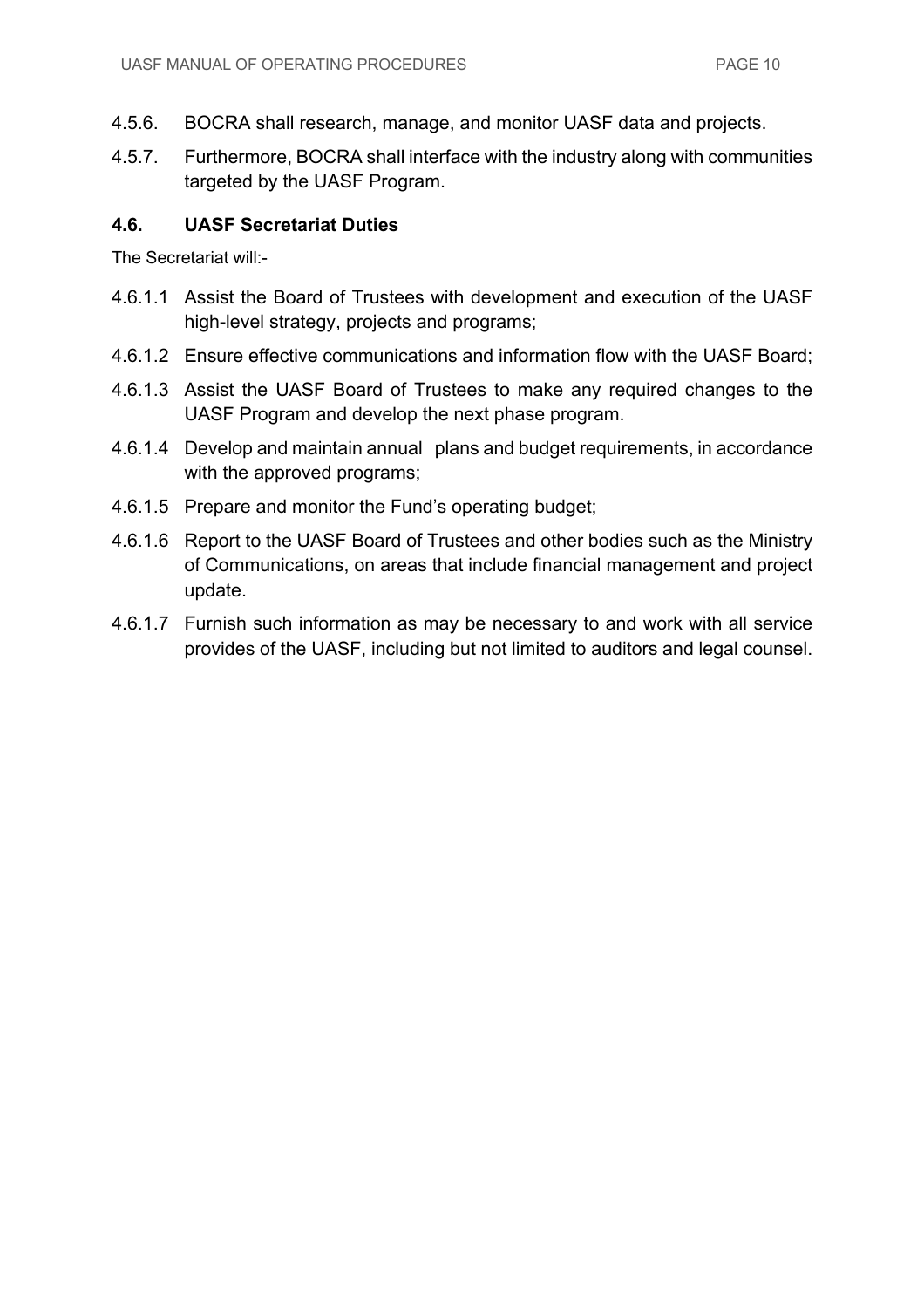### **5. SOURCES OF FINANCE AND FINANCIAL MANAGEMENT**

#### **5.1. UASF Financial Sources**

- 5.1.1. The funds will be sourced mainly from the following:
	- (a) Levy charged on identified communications service providers in accordance with Section 5(1) (c) of the Communications Regulatory Authority Act;
	- (b) Government contributions as may be appropriated for purposes of universal service;
	- (c) Grants, donations and other contributions received for universal access and service projects from sources as may be approved by the Trustees;
	- (d) Any surplus income of BOCRA in accordance with Section 29 (3) of the Communications Regulatory Authority Act; and such other fees or funds as may be imposed or raised for purposes of the UASF.

#### **5.2. Financial Management**

#### **5.2.1. Separation of UASF Funds from BOCRA Funds**

5.2.1.1 UASF funds shall be separated from the finances of BOCRA, and transparently maintained and operated as such. The UASF shall have its own bank accounts with reputable banks. It will also have its own separate insurance policies.

#### **5.2.2. Allowable Payments and Expenses**

5.2.2.1 Administrative and operational expenses shall be with the approval of the UASF Board as per the limits contained in the Procurement Procedures. All payments and expenses shall be based on the Fund's approved Annual Operating Budget. The finances, including all payments, withdrawals or other financial transactions relating to the UASF, shall satisfy requisite BOCRA Financial Regulations.

#### **5.2.3. Auditing, Quarterly and Annual Reports**

- 5.2.3.1 Independent auditors shall audit the UASF annually and the report shall be presented to the UASF Board of Trustees.
- 5.2.3.2 The UASF Secretariat shall present to the Board of Trustees, Management Accounts and activities of the Fund.
- 5.2.3.3 The UASF Secretariat shall prepare an Annual Report of all the Fund's main activities and financial performance. It shall cover progress on the UASF Strategy, update of programs and project implementation, including achievements made and challenges encountered. Once approved by the UASF Board of Trustees, the Annual Report shall be made public.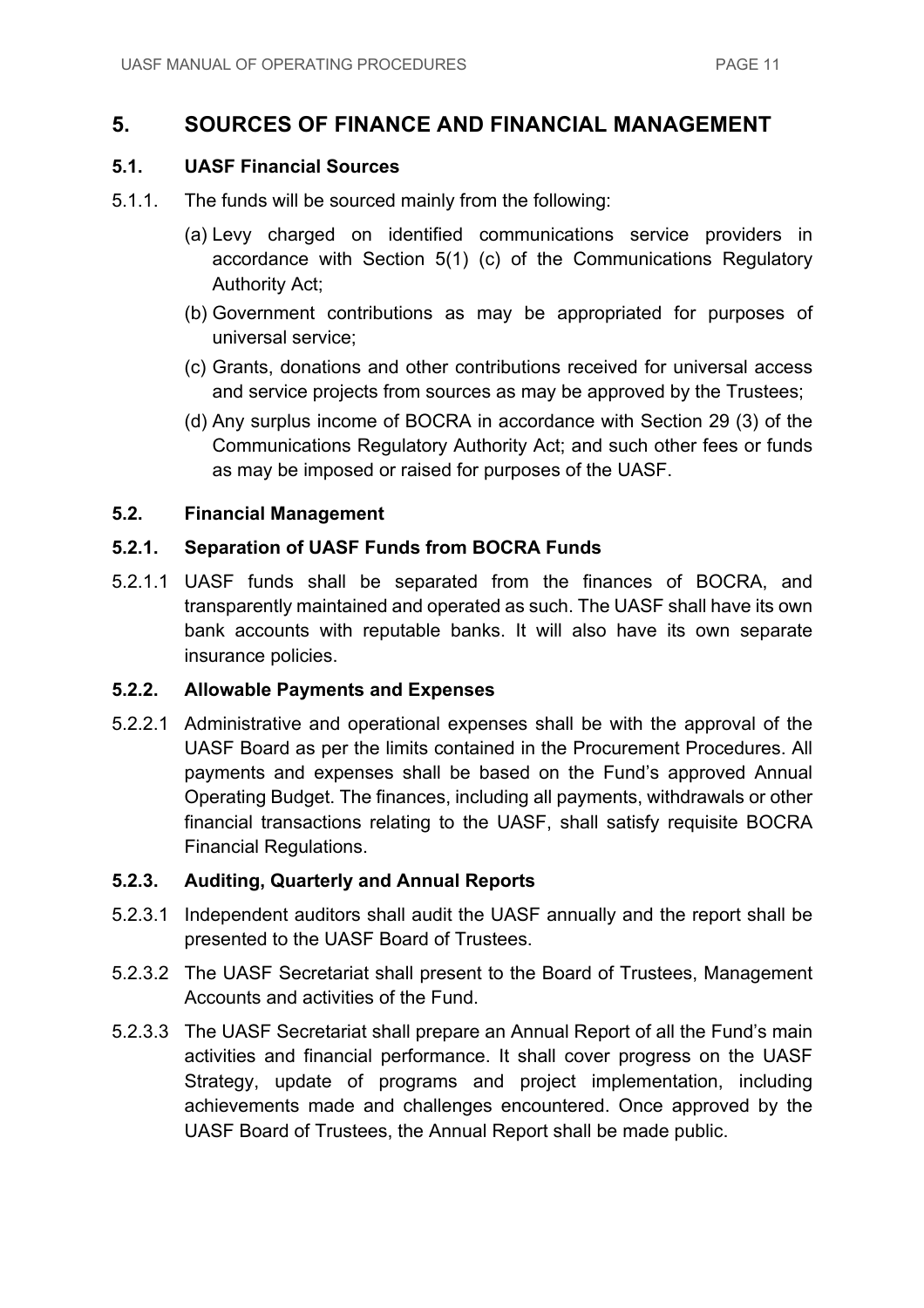#### **5.3. Distribution of Funds**

- 5.3.1. Funds will be distributed in accordance with the UASF Operational Plan as guided by the Strategic Plan approved by the UASF Board of Trustees.
- 5.3.2. There is a general criteria to be followed in determining the distribution of funds:
	- (a) The socio-economic impact of proposed programs and projects. The key principle of the UASF is to create maximum socio-economic impact with its programs. This implies that there is a strong demand for these particular communication services among areas which are currently underserved;
	- (b) The readiness of any sub-sector in terms of market and regulatory reforms as per the key principle of market efficiency and targeted interventions.
	- (c) The input of the UASF stakeholders which includes the main contributors to the UASF according to the principle of transparency, stakeholder consultation and fairness.
	- (d) Strategic and policy direction of the Government regarding universal access and service of communication services.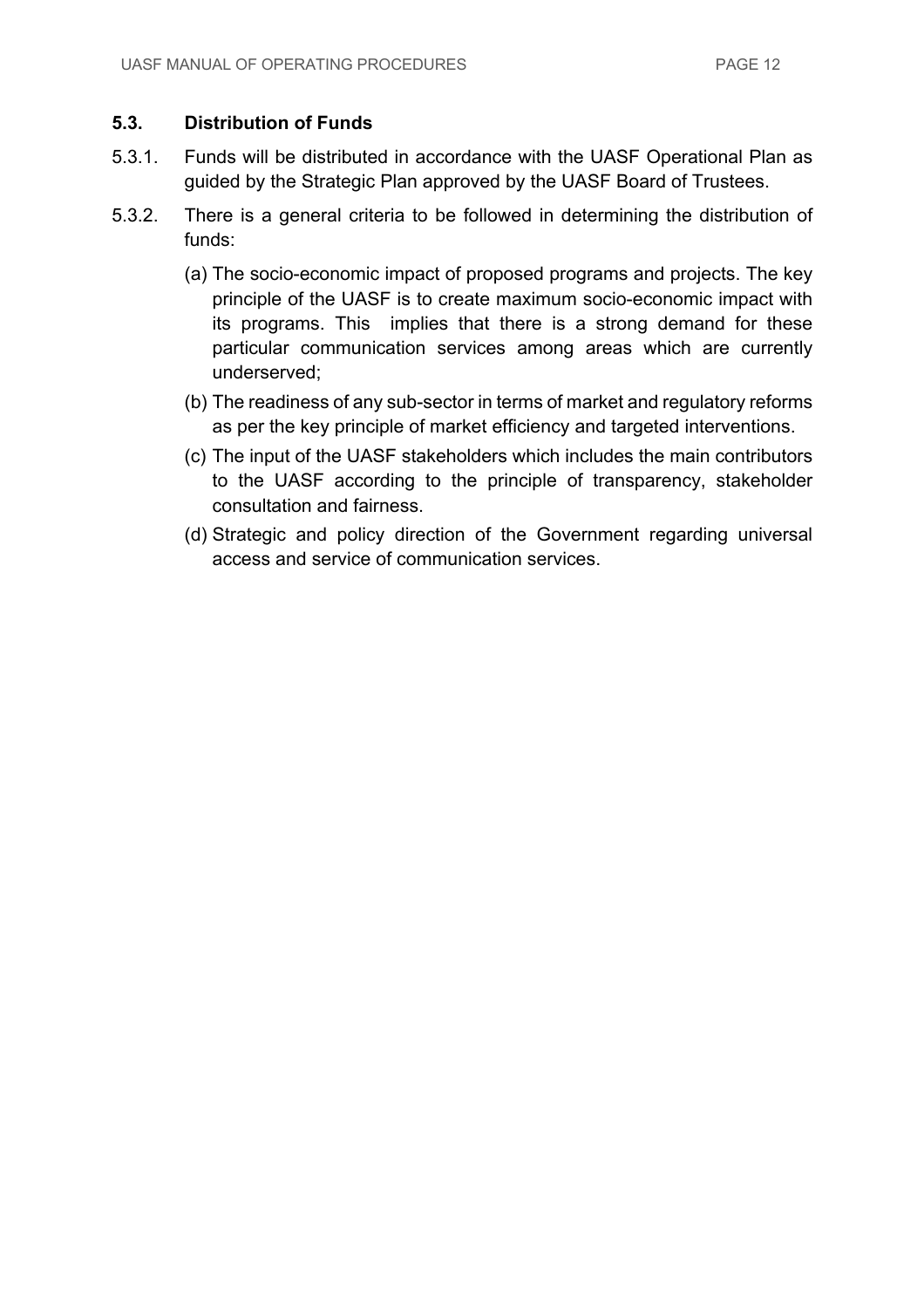## **6. PROGRAM DEVELOPMENT**

#### **6.1. General**

- 6.1.1 This section sets out the general methodology to identify and develop programs for UASF financing in each of the communications subsectors.
- 6.1.2 A high-level strategy shall be developed at intervals defined by the Board. The strategy shall set out the specific programs to be financed over a defined period.
- 6.1.3 In order to identify and develop a program in each sector, the following needs to be determined:
	- a. The current status of universal access and service; and
	- b. What is considered to be a basic and essential service.
- 6.1.4 In line with the national policies the UASF will on a periodic basis review its strategic plan to keep pace with the fast-changing communications sector.

#### 6.2 **Determining the Current Status of UAS**

- 6.2.1 In order to determine the current status of universal access and service, the UASF shall conduct an analysis that examines the following aspects:
	- 6.2.1.1 **Availability** what type and level of service is available for users? Do all areas in the country receive the same service without geographical discrimination?
	- 6.2.1.2 **Accessibility** can all people in Botswana access or reach the services in a non-discriminatory manner at all places?
	- 6.2.1.3 **Affordability** can all people afford usage of the basic and essential services allowing them to derive socio-economic benefits?
	- 6.2.1.4 **Awareness and ability** are people aware of the existing benefits of communications services and applications? Do people have the knowledge, skills and capacity to use the communications services such as a computer?
- 6.2.2 The results of the situational analysis above will most likely be quantifiable in terms of population penetration e.g. 90% of the population has radio services available and can access the service and afford the end-user device; or 40% of households have broadband Internet services. Based on these results, realistic and feasible targets can be developed.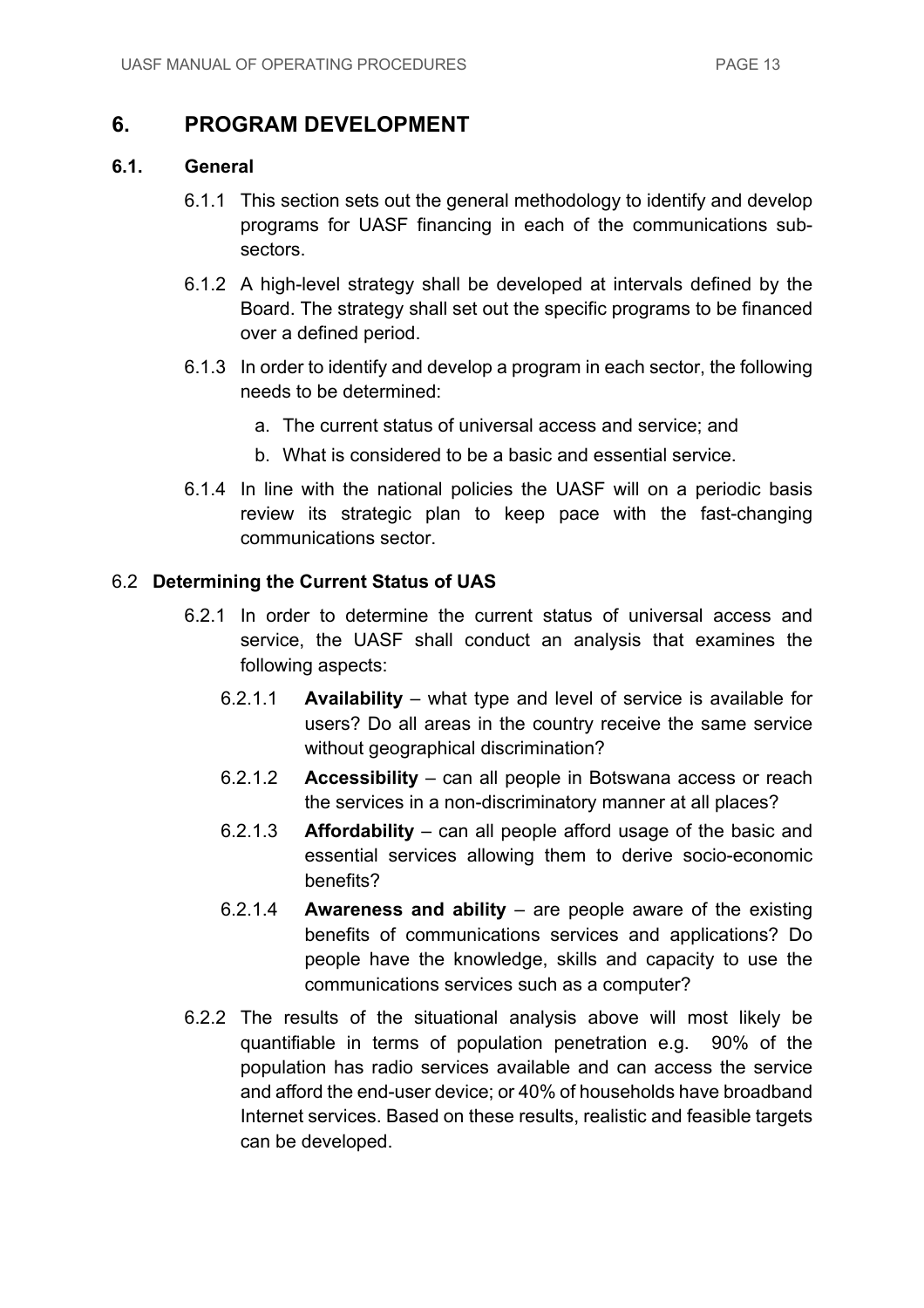- 6.2.3 The next step in the situational analysis is to consult with the industry about their expansion plans and their view of how far the market will be able to close identified gaps in UAS service provision. This is to include both an analysis of the supply side – such as infrastructure and end-user devices, the demand side such as capacity building and relevant content.
- 6.2.4 Another important part of the situational analysis is to assess the status of sector reform and regulatory environment. The UASF can only be an effective tool in a well-regulated and competitive market. If major reform steps are outstanding, it is advisable to wait for their implementation as they are likely to improve service delivery significantly. The UASF should consult with the respective key industry players to determine regulatory improvements that can improve UAS significantly.

## 6.3 **Defining US and UA and Determining Essential Services and Feasible Targets**

- 6.3.1 In order to set realistic and feasible targets, the difference between Universal Service and Universal Access has to be clearly defined: The UASF has adopted the following definitions, which have been recognised internationally and are used under the International Telecommunication Union (ITU).
- 6.3.2 **Universal Service (US):** A situation when every individual or household can have **service**, using it privately, either at home or increasingly carried with the individual through wireless devices.
- 6.3.3 Once the market penetration of a communications service reaches a high level in society and has demonstrated social and economic value, then that service has become essential to every household and every individual.
- 6.3.4 **Universal Access (UA):** A situation where everyone can **access** the service somewhere at a public place, also called public, community or shared access.
- 6.3.5 If a communication service is important for social inclusion and economic participation, but technical difficulties and high costs preclude service providers from being able to provide service coverage, it is feasible to create service points at which public access is available.
- 6.3.6 Based on a current status, specific targets should be either UA targets or US targets. As a rule of thumb, if availability, access and affordability of a specific communications service is below 50% population penetration, a universal service target is not yet realistic and feasible.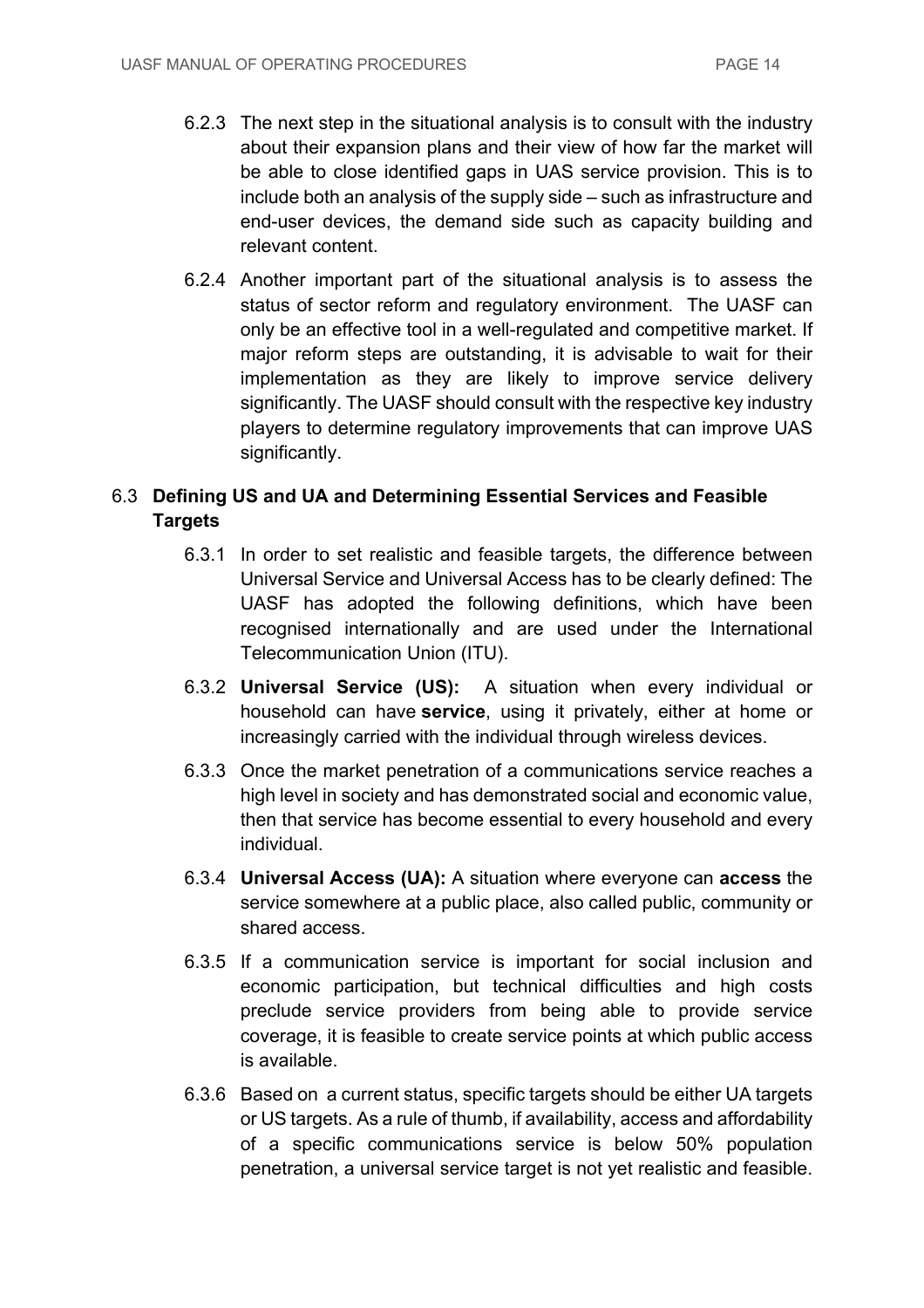A program targeting the availability of the service at a public place should then be considered as a Universal Access target.

- 6.3.7 If a certain service is above 75% of household penetration, then a Universal Service target is desirable. If a service is between 50 to 75% of population penetration a dual approach might be suitable, such as furthering public access while at the same time increasing measures that allow the service to be available at the household level.
- 6.3.8 Another key element to determine whether a service should be included in the UA and US definition is both the demand for that service and its socio-economic benefits. The UASF will commission studies from time to time to determine demand and socio-economic impact and benefits especially in cases where there is little information available either nationally or internationally.

#### 6.4 **Developing the UAS program**

- 6.4.1 Having used the general methodology above, the UASF would be in a position to state for the next period of its Strategic Plans:
	- 6.4.1.1 What communication services are to be considered basic and essential for the entire population based on demand and socio-economic benefits;
	- 6.4.1.2 Whether Universal Access should be the target for a particular service, or Universal Service, or both, based on current penetration rates; and
	- 6.4.1.3 Combining experiences from its previous projects, lessons from other countries and input from industry and other key stakeholders with the results of the analysis described above, the UASF is to develop programs for the next cycles.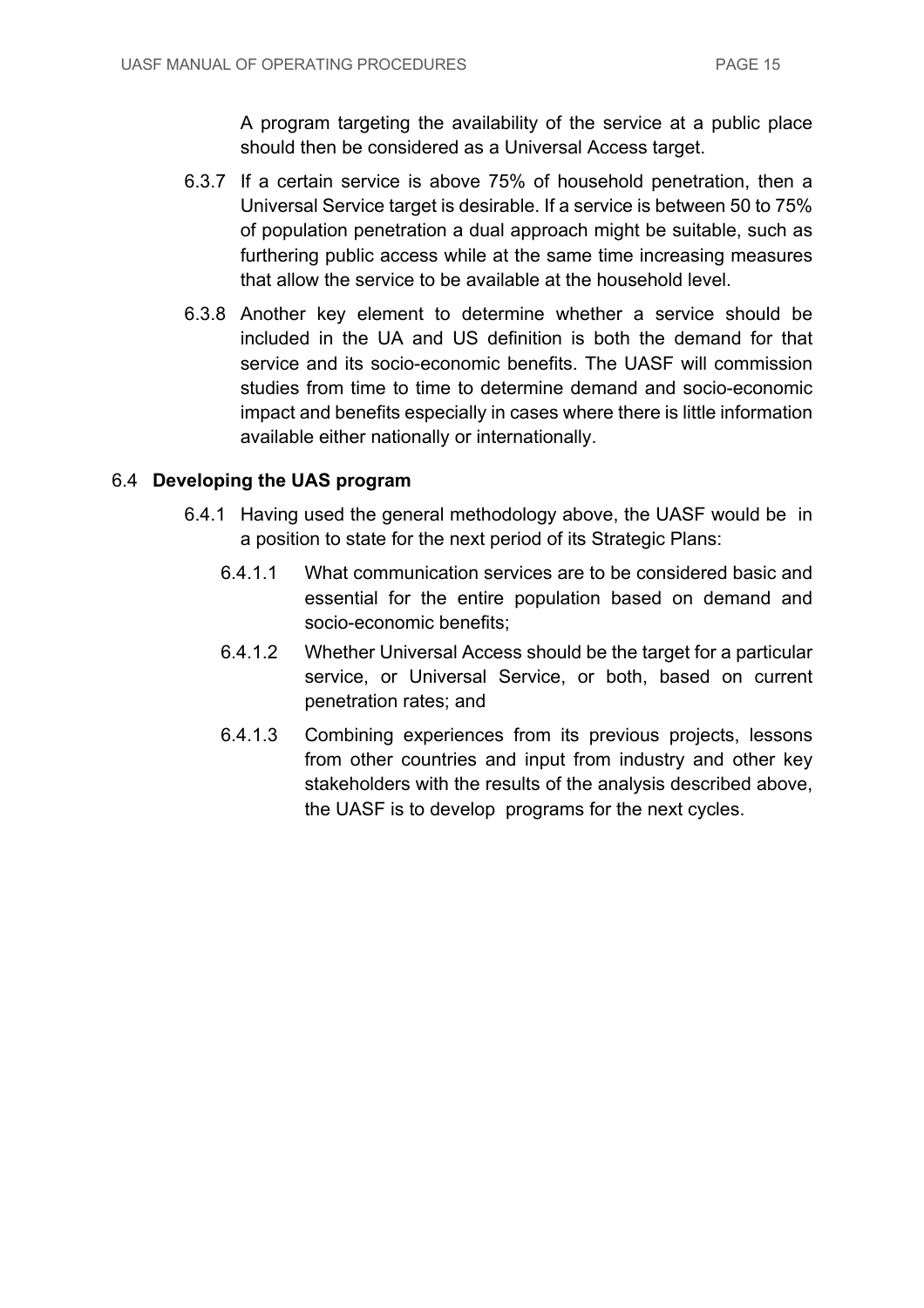## **7 TENDERING PROCEDURES AND SELECTION**

#### 7.1 **General**

- 7.1.1 The selection measures to distribute subsidies and achieve universal access and service will follow process and procedures outlined in the UASF Procurement Procedures. These may include amongst others, the use of the following:
	- 7.1.1.1 Invitation to Tender (ITT) for competitive tenders among service providers for subsidies to deliver services in targeted communities;
	- 7.1.1.2 Request for Proposals (RFP), Request for Quotations (RFQ), and Expression of Interest (EOI) for smaller or pilot projects.
- 7.1.2 The UASF procurement processes or procedures are subject to change as may be necessitated by the UASF Secretariat or the Board of Trustees.

#### 7.2 **Unsolicited Proposals**

7.2.1 Based on the key principle of fairness and transparency, the UASF will not fund unsolicited proposals directly. Where the UASF considers the proposed idea to be valuable, it shall adhere to the Procurement Procedures to allow other potential players an equal chance to compete.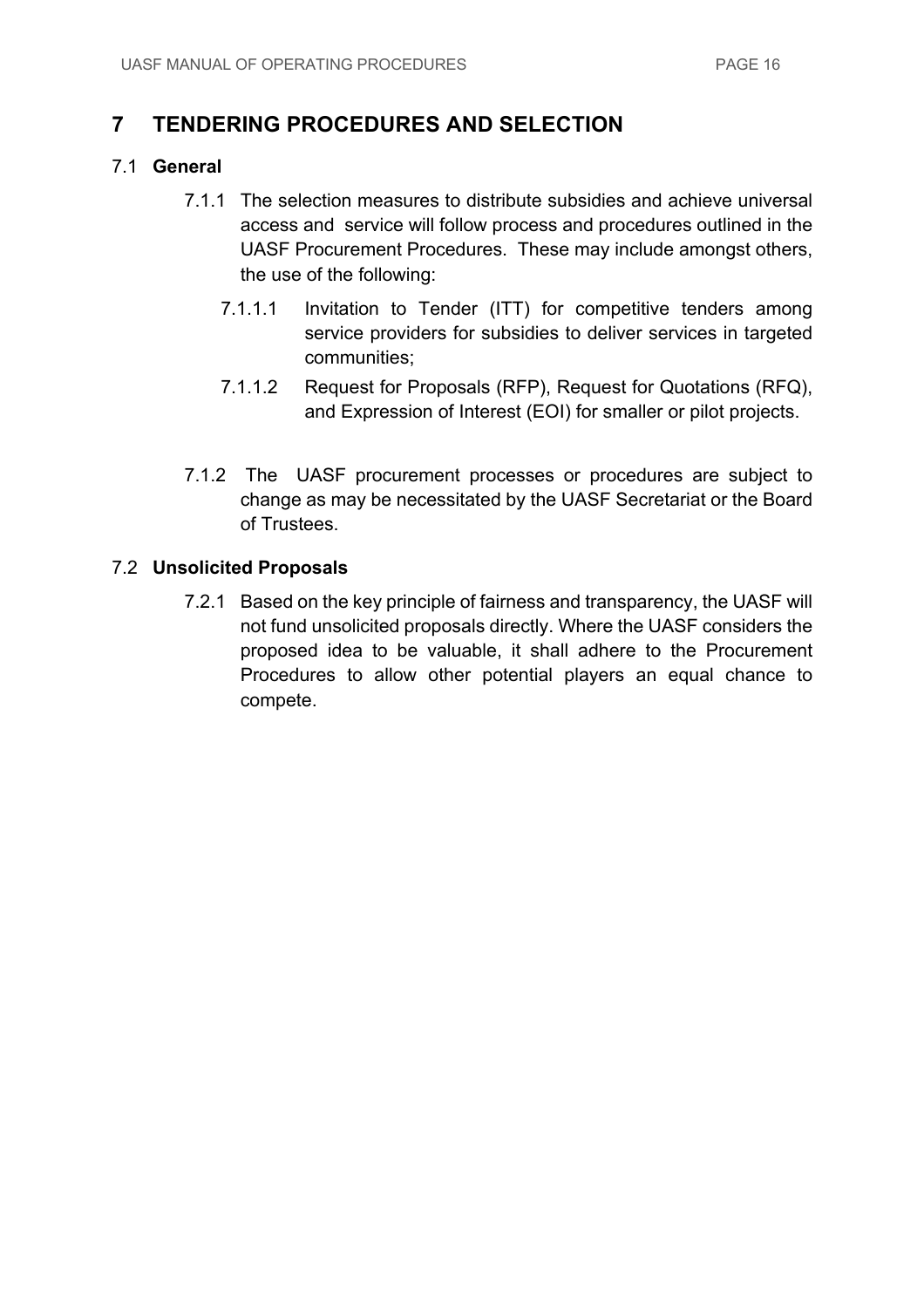## **8 DISBURSEMENT OF FUNDS AND MONITORING OF PROJECTS**

#### 8.1 **General**

- 8.1.1 The UASF and successful bidders shall enter into project contracts that stipulate all terms and conditions to be observed by both parties.
- 8.1.2 All fund disbursements shall be made in tranches and may include down payments for commencement of projects. Subsequent payments shall be made upon certified completion of the different stages of the projects or services. Funds disbursement schedules shall always be spelled out in the project contracts.

#### 8.2 **Inspection of Projects prior to Disbursement of Funds**

- 8.2.1 The UASF Secretariat will ensure that the conditions stipulated in the contracts, including technical compliance during the roll-out periods are met before any payments are made after the initial down- payment.
- 8.2.2 The UASF may appoint a member of the Secretariat or an outside expert to carry out technical inspections, which will include determination as to whether;
	- 8.2.2.1 Each of the implementation milestones identified in the subsidy disbursement schedule have been met;
	- 8.2.2.2 Any of the required services meet the availability and quality specifications of the service agreement;
	- 8.2.2.3 The overall network or infrastructure meets specifications;
	- 8.2.2.4 Force Majeure event exists in accordance with the Contract; and
	- 8.2.2.5 Any relevance and justifiable technical amendments are necessary and employing such amendments.

#### 8.3 **Project Monitoring**

8.3.1 The UASF shall require periodic reports from contractors, showing project status or progress in order to keep record of achievements against project plans. Monitoring of the performance of ongoing and completed projects will also include physical site visits and tests against deliverables or expectations of the contracts.

#### 8.4 **Ongoing Service Quality**

8.4.1 All UASF funded projects should attain quality of service expected from similar services in the communications market provided outside of funding. The projects should meet Quality of Service (QoS) parameters set out by BOCRA and any other relevant organisations.